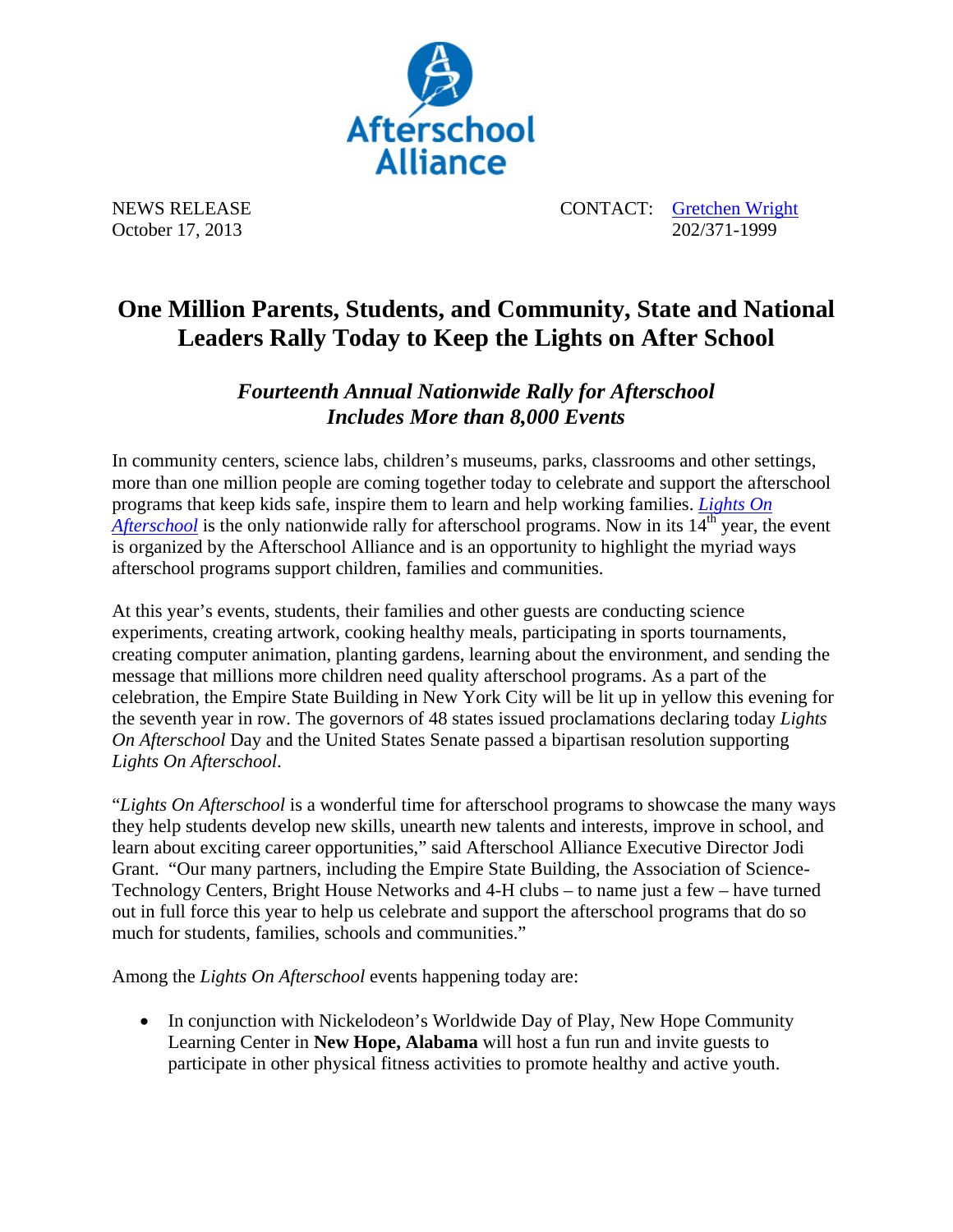- CDC Be Cool After School in **Little Rock, Arkansas** is hosting a *Lights On Afterschool*  open house featuring a pep rally and showcase. The showcase will include art, singing, and dancing by students in the program. All guests will wear a glow light necklace or bracelet that symbolizes the importance of keeping the lights on after school
- Students in the Roxy Theatre Group in **Miami, Florida** will create a Halloween Town and a Christmas Town from the Disney film, "Nightmare Before Christmas," at the Theatre. Parents, family members, and community members will be able to walk through the towns and see students act out vignettes in each.
- Students in the Future Teen Entrepreneur program in **Chicago, Illinois** will showcase their product designs during a Teen Entrepreneur Market Day Event held for *Lights On Afterschool*. Youth interns will also teach students how to use art designs to promote business ideas.
- Students in the Parks & People Foundation's KidsGrow Environmental Education Program in **Baltimore, Maryland** will showcase the nature projects they have been working on at Franklin Square Elementary. The program teaches students in grades K-8 to understand urban habitats and natural watersheds of the local Baltimore Franklin Square community.
- The Kingman Museum and Leila Arboretum Children's Garden in **Battle Creek, Michigan** will hold an open house for students of the Battle Creek Public Schools' 21<sup>st</sup> Century Community Learning Centers program and their parents. The event will feature a new Native American exhibit and a special presentation in the planetarium.
- The Museum of Innovation and Science in **Schenectady, New York** will offer free admission to afterschool programs and other community organizations today. Programming will include live demonstrations, planetarium shows and other activities. The event is intended to increase community awareness of the value of afterschool.
- Greater Enrichment Program, Inc. in **Charlotte, North Carolina** will celebrate *Lights On Afterschool* for Fitness. The festival-style fitness day will be held at Bette Rae Thomas Recreational Center and will include tennis, basketball, healthy snacks, a chef, food pavilion, blood pressure checks, health info, fitness room tours, and entertainment for the family.
- The Labs at the Carnegie Library of Pittsburgh (**Pittsburgh, Pennsylvania**) will hold events at all three neighborhood locations. At the Allegheny Lab Makers Studio guests will be invited to design and program their own robots using the Hummingbird Robotics Kit created in Carnegie Mellon University's CREATE Lab.

**Several hundred event descriptions are at http://www.afterschoolalliance.org/loaEvents2013.pdf.** 

**To find an event in your community, visit http://www.afterschoolalliance.org/loaFindEvent.cfm.**